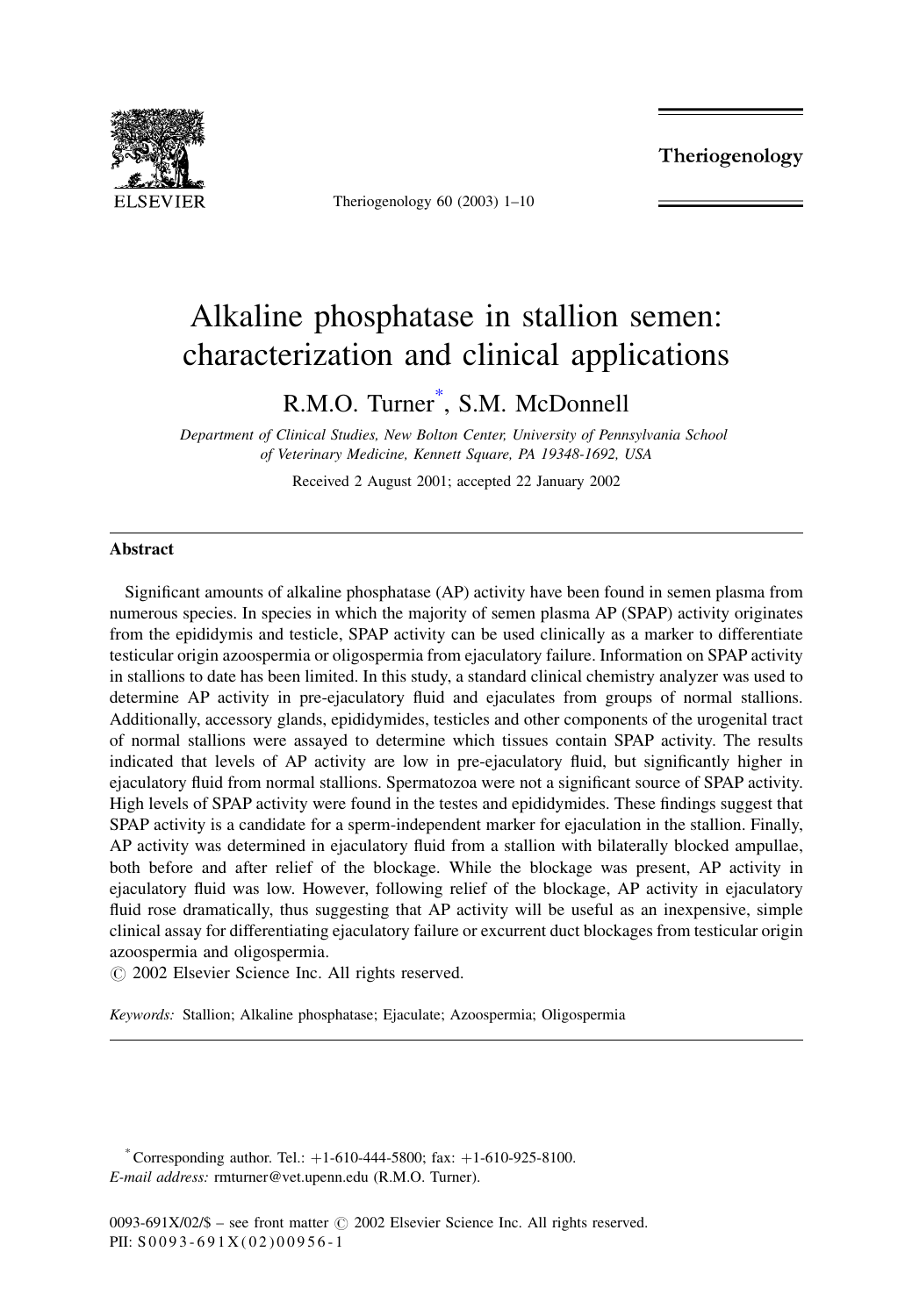## 1. Introduction

Alkaline phosphatase (AP) is a dephosphorylating enzyme that is active in many tissues including bone, liver, kidney, intestine, lung and placenta. Variable levels of AP activity also have been reported in the semen plasma of men, dogs, toms, bulls, rabbits, rams, goats, buffalo, cocks, turkeys, boars and camels  $[1-9]$  where it is believed to be involved in sperm glycolytic reactions and fructose formation  $[2]$ . The site of production of semen plasma AP (SPAP) has been determined in some species. In dogs, the majority of SPAP is produced in the epididymis  $[10]$ . In the rabbit, the testicle, epididymis, vas deferens and ampulla all synthesize significant amounts of the enzyme  $[7,11,12]$ . In contrast, the majority of SPAP in bulls originates from the seminal vesicles and, to a lesser extent, from the testes and epididymides [13] while in men, the majority of SPAP activity originates from the prostate  $[14]$ . In species in which the majority of SPAP activity originates from the epididymis and testicle, SPAP activity can be used clinically as an ejaculatory marker to differentiate azoospermia or oligospermia from ejaculatory failure [15]. Little information is available on AP activity in the semen plasma of stallions. One early report suggested that a significant amount of SPAP activity was present in secretions from the ampullae [16]. Additionally, a preliminary study found high levels of AP activity in stallion testes and epididymides [17]. As part of an overall goal of developing better diagnostic and therapeutic approaches for stallions with ejaculatory problems, the aims of this study were: to determine if AP activity is present in the ejaculate of normal stallions and, if present, to determine its normal concentration and total activity; to determine which tissues of the stallion reproductive tract contain AP activity, and to determine if AP might be useful as a clinical marker for ejaculation in the stallion.

#### 2. Materials and methods

## 2.1. Determination of presence and levels of AP activity in normal stallion ejaculates

Pre-ejaculatory fluid and ejaculate samples were obtained from nine horse and pony stallions actively involved in successful breeding programs. The stallions represented various breeds and ranged in age from 6 to 24 years. All stallions were classified as fertile based on breeding history, testicular palpation, testicular measurement and semen analysis (>60% progressively motile spermatozoa, >60% percent morphologically normal spermatozoa, total sperm numbers within normal limits for testicular size, total number of morphologically normal, progressively motile spermatozoa >1  $\times$  10<sup>9</sup> in each ejaculate and satisfactory longevity of motility at 4  $^{\circ}$ C [18,19]). Samples were obtained as part of routine semen collections for shipment during April–July of a single year. Following collection, each semen sample was filtered to remove the gel portion (Kleen-Test In-Line Milk Filters, Agway, Oxford, PA). Pre-ejaculatory fluid samples were collected either by manual stimulation of the erect glans penis prior to mounting or, in cases in which an unproductive mount occurred, directly into a collection bag attached to a Missouri Artificial Vagina (MAV). Ejaculate samples were collected routinely in a MAV while stallions were mounted on a dummy or on an ovariectomized mount mare. All pre-ejaculatory fluid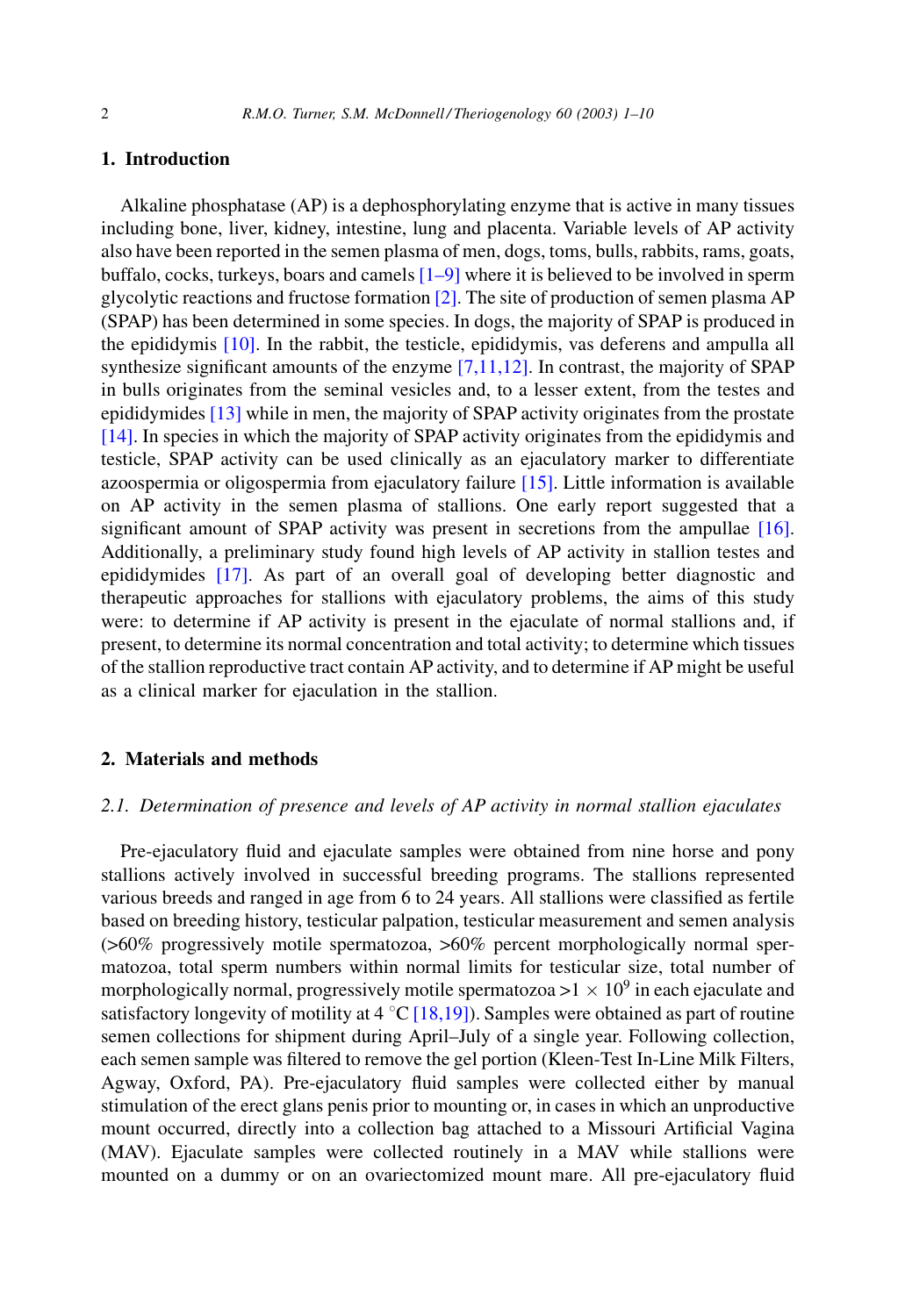| Stallion ID       | Ejaculate<br>volume (ml) | AP activity in<br>pre-ejaculatory fluid (IU/l) | AP activity in<br>ejaculate (IU/l) | Total AP activity<br>per ejaculate (IU) |
|-------------------|--------------------------|------------------------------------------------|------------------------------------|-----------------------------------------|
| 1                 | 70                       | 18                                             | 26300                              | 1841                                    |
| $\overline{2}$    | 70                       | 16                                             | 48700                              | 3409                                    |
| 3                 | 50                       | 28                                             | 11900                              | 595                                     |
| $\overline{4}$    | 40                       | 36                                             | 30400                              | 1216                                    |
| 5                 | 30                       | 20                                             | 29700                              | 891                                     |
| 6                 | 100                      | 33                                             | 26700                              | 2670                                    |
| 7                 | Not available            | 90                                             | 6390                               | Not assessed                            |
| 8                 | 40                       | 10                                             | 15397                              | 616                                     |
| 9                 | 40                       | 29                                             | 22180                              | 887                                     |
| Mean $(\pm S.D.)$ |                          | $29 (+22)$                                     | 24185 $(\pm 12398)$                | 1516 $(\pm 1039)$                       |

<span id="page-2-0"></span>Table 1

and ejaculate samples were stored at 4  $^{\circ}$ C for no longer than 24 h prior to being assayed for SPAP activity.

The concentration of SPAP activity (IU/I) was determined in pre-ejaculatory fluid and ejaculate samples for each stallion. The concentration of SPAP activity was measured using a Kodak Ektachem Clinical Chemistry Analyzer according to the manufacturer's recommendation (Eastman Kodak Company, Rochester, NY). Samples containing AP activity that exceeded the analyzer's dynamic range  $(>1500 \text{ IU/l})$  were diluted with 7% bovine serum albumin in reagent grade water and reanalyzed. The results then were multiplied by the dilution factor to obtain the original sample's AP activity. For eight of the nine stallions, total ejaculate AP activity (IU) was determined by multiplying the concentration of AP activity (IU/I) by the gel-free ejaculate volume (ml) and then dividing by 1000 (Table 1). The concentration of AP activity in pre-ejaculatory fluid samples was compared to that in gel-free ejaculate samples using the paired  $t$ -test.

## 2.2. Determination of the tissue of origin of SPAP activity

To rule out spermatozoa as the primary source of SPAP activity, ejaculates were collected from 11 fertile horse and pony stallions and the concentration of AP activity was compared between unprocessed ejaculates and sperm-free semen plasma. Ejaculates were collected in April and May of a single year using either a MAV while mounted on a dummy or an ovariectomized mount mare or manual stimulation while mounted on a dummy  $[20]$ . The stallions represented various breeds and ranged in age from 4 to 18 years. All ejaculates were classified as normal based on the criteria described previously. Half of each ejaculate was centrifuged at 16,000  $\times$  g for 20 min and the sperm-free semen plasma supernatant was removed from the sperm pellet. The other half of each ejaculate was left unprocessed. Unprocessed ejaculates and paired sperm-free semen plasma were stored at 4 °C for no more than 12 h before being assayed for AP activity. For 9 of the 11 stallions, total AP activity was determined in sperm-free semen plasma and in the unprocessed ejaculate by multiplying the appropriate AP concentration  $(IU/I)$  by  $1/2$  of the total ejaculate volume (ml) and dividing by 1000. Total ejaculate AP activity (IU) was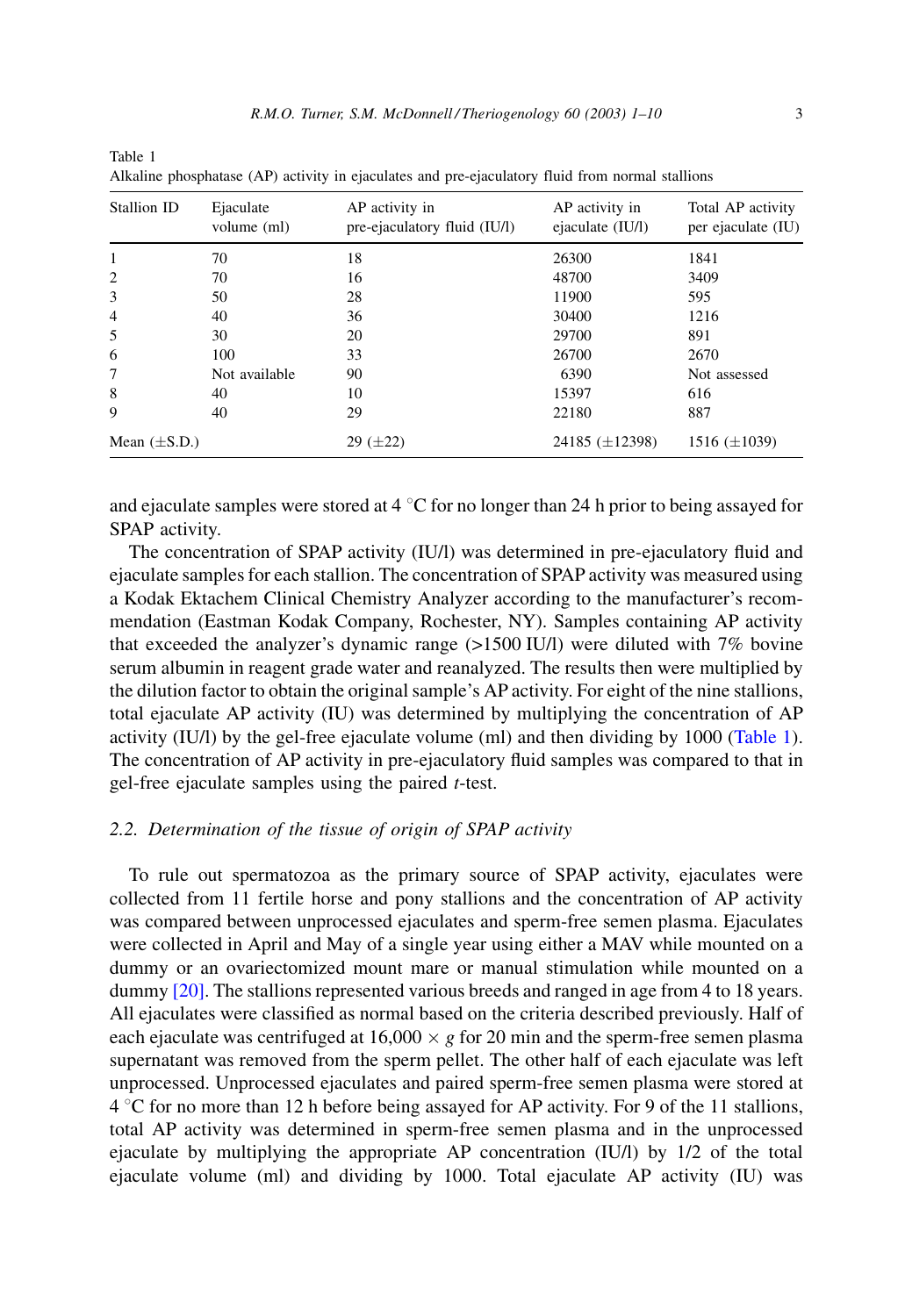<span id="page-3-0"></span>Table 2

| Alkaline phosphatase (AP) activity in paired sperm-free seminal plasma and unprocessed ejaculates from normal |  |  |
|---------------------------------------------------------------------------------------------------------------|--|--|
| stallions                                                                                                     |  |  |

| Stallion ID       | Ejaculate<br>volume (ml) | AP activity in sperm<br>free seminal<br>plasma $(IU/l)$ | AP activity in<br>unprocessed<br>ejaculate (IU/l) | Total AP activity<br>per ejaculate (IU) |
|-------------------|--------------------------|---------------------------------------------------------|---------------------------------------------------|-----------------------------------------|
| 2                 | 40                       | 24112                                                   | 22180                                             | 887                                     |
| 3                 | 40                       | 14363                                                   | 15397                                             | 616                                     |
| 12                | 20                       | 18141                                                   | 17313                                             | 346                                     |
| 13                | 18                       | 20217                                                   | 20556                                             | 370                                     |
| 14                | 15                       | 19370                                                   | 19530                                             | 293                                     |
| 15                | 40                       | 8074                                                    | 7993                                              | 320                                     |
| 16                | 20                       | 14294                                                   | 16047                                             | 321                                     |
| 17                | Not available            | 1640                                                    | 3574                                              | Not assessed                            |
| 18                | 37                       | 20733                                                   | 19132                                             | 708                                     |
| 19                | Not available            | 19870                                                   | 21236                                             | Not assessed                            |
| 20                | 105                      | 6183                                                    | 6913                                              | 726                                     |
| Mean $(\pm S.D.)$ |                          | 15182 $(\pm 7075)$                                      | 15443 $(\pm 6391)$                                | 509 $(\pm 233)$                         |

determined by multiplying the concentration of AP activity in the unprocessed ejaculate (IU/l) by the original total ejaculate volume (ml) and dividing by 1000 (Table 2).

The concentration of AP activity in unprocessed ejaculates was compared to that in sperm-free semen plasma using the paired *t*-test. Concentration of and total AP activity in unprocessed ejaculates were compared between the stallions in this group and the stallions listed in Table 1 using the unpaired  $t$ -test.

Normal tissue samples from testicle  $(n = 4)$ , epididymal tail  $(n = 4)$  and ductus deferens  $(n = 5)$  were obtained from horse stallions following routine castration. Normal tissue samples from ampulla, seminal vesicle, prostate, bulbourethral gland and urethra were obtained from horse and pony stallions following euthanasia  $(n = 5$  for each tissue type). All tissues were stored at  $-20$  °C until processing. Before processing, tissue was thawed at room temperature. A section of each tissue weighing between 125 and 140 mg was homogenized manually in a glass tissue grinder in 3 ml of 0.1% Triton X-100. The resulting fluid was centrifuged at  $16,000 \times g$  for 20 min. The supernation was removed from the pelleted cellular debris and assayed for the concentration of AP activity as described previously. Secretions were aspirated or manually expressed from the lumina of the epididymal tail ( $n = 4$ ), ampulla ( $n = 3$ ) and seminal vesicle ( $n = 4$ ) of normal horse and pony stallions following euthanasia. Samples were stored at  $4^{\circ}$ C for no more than 12 h. The concentration of AP activity was determined as described above. Significant differences in mean concentration of AP activity among the various tissue and luminal fluid samples were determined using ANOVA with the Tukey–Kramer HSD Correction.

#### 2.3. Determination of AP activity in a stallion with blocked ampullae

An 11-year-old Morgan stallion presented to our clinic for evaluation of a sudden onset of infertility and azoospermia. This stallion was diagnosed with bilaterally blocked ampullae using the criteria established by Love et al.  $[21]$  and based on response to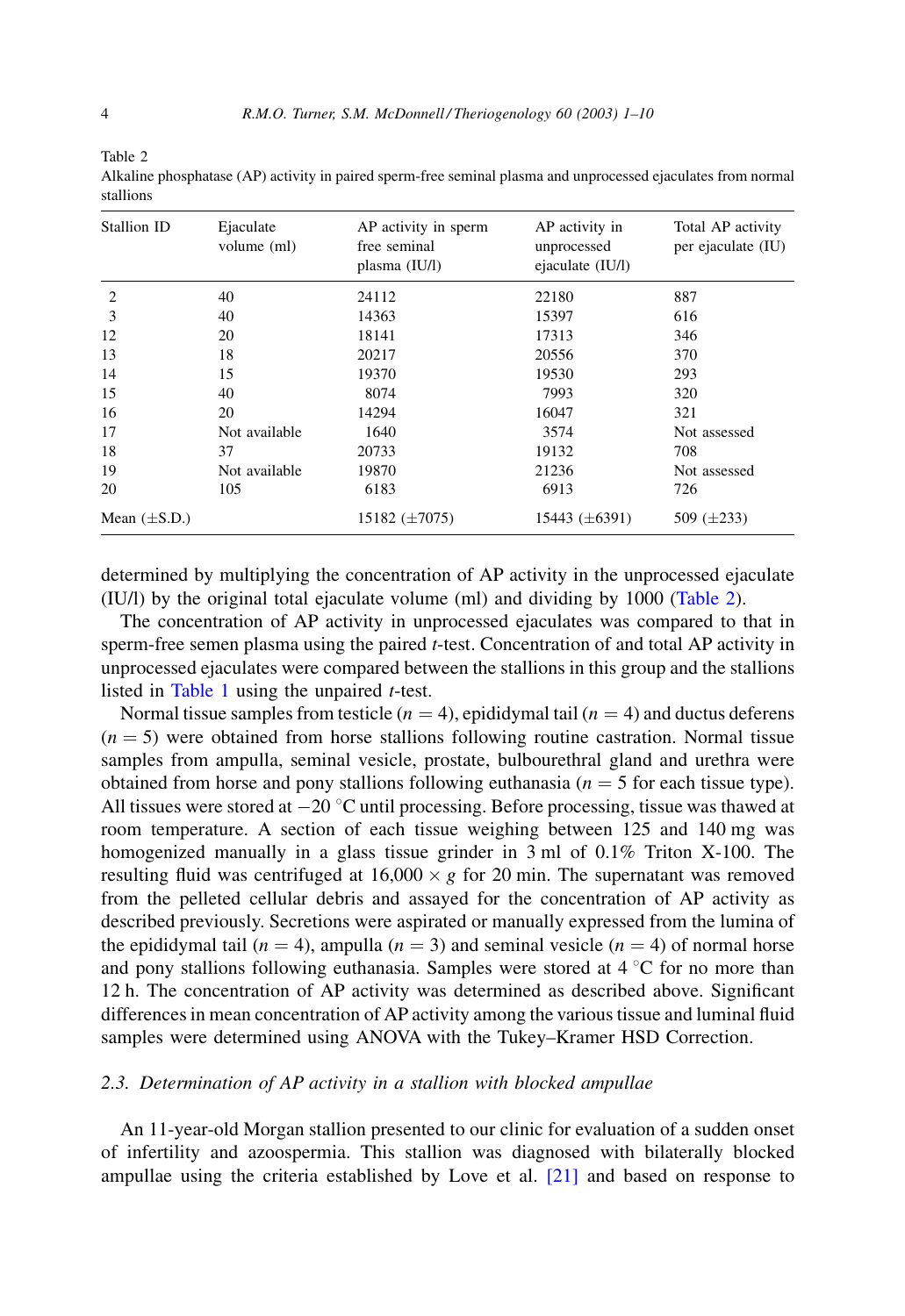treatment. The stallion's testicles were subjectively soft on palpation and total scrotal width was 7.8 cm (slightly less than the width of 8.0 cm recommended by the Society for Theriogenology for classification as a Satisfactory Prospective Breeder [18]). Ultrasonographic examination of the testicles revealed no abnormalities. Pre-ejaculatory fluid and ejaculate samples were collected prior to relief of the blockage and an ejaculate sample was obtained immediately following relief of the blockage. The concentration of AP activity was determined in each sample as described above.

# 3. Results

# 3.1. Alkaline phosphatase activity in pre-ejaculatory fluid and ejaculate samples from normal stallions

The concentration of AP activity in ejaculate samples was significantly higher than AP activity in pre-ejaculatory fluid samples ( $P < 0.001$ , Table 1). Mean concentration of AP activity in normal stallion pre-ejaculatory fluid was  $29 \pm 22$  IU/l while that in ejaculate samples was  $24.185 \pm 12.398$  IU/l. The range of AP activity concentration in preejaculatory fluid samples was 10-90 IU/l while that in ejaculate samples was 6390-48,700 IU/l. Mean total AP activity in normal ejaculates was  $1516 \pm 1039$  IU. The range of total AP activity in normal ejaculates was 595-3409 IU.

3.2. Alkaline phosphatase activity in unprocessed ejaculates and sperm-free semen plasma from normal stallions

Mean concentration of AP activity in the 11 unprocessed ejaculates from this group was 15,443  $\pm$  6391 IU/l. Values ranged from 3574 to 22,180 IU/l. Mean concentration of AP activity in sperm-free semen plasma from the stallions in this group was  $15,182 \pm 7075$  IU/ 1. These values ranged from 1640 to 24,112 IU/l. The concentration of AP activity in unprocessed ejaculate samples was not significantly different from that in sperm-free semen plasma ( $P = 0.5$ , Table 2). Similarly, total AP activity in unprocessed ejaculate samples and sperm-free semen plasma did not differ significantly  $(P = 0.97)$ , data not shown). The mean total ejaculate AP activity was  $509 \pm 233$  IU.

Concentration of AP activity in the unprocessed ejaculates from the stallions in this group was not significantly different from that in the ejaculates from the nine stallions in the group reported in Table 1 ( $P > 0.05$ ). However, total ejaculate AP activity was significantly lower in this second group of stallions compared to the stallions listed in Table 1 ( $P < 0.05$ ).

# 3.3. Alkaline phosphatase activity in tissue and luminal fluid samples from the reproductive tracts of normal stallions

Mean AP activities in tissue and luminal fluid samples from normal stallion reproductive tracts are shown in Table 3. Extremely high levels of AP activity were identified in luminal fluid from the epididymal tail (mean AP activity  $557,350 \pm 277,066$  IU/l). Although AP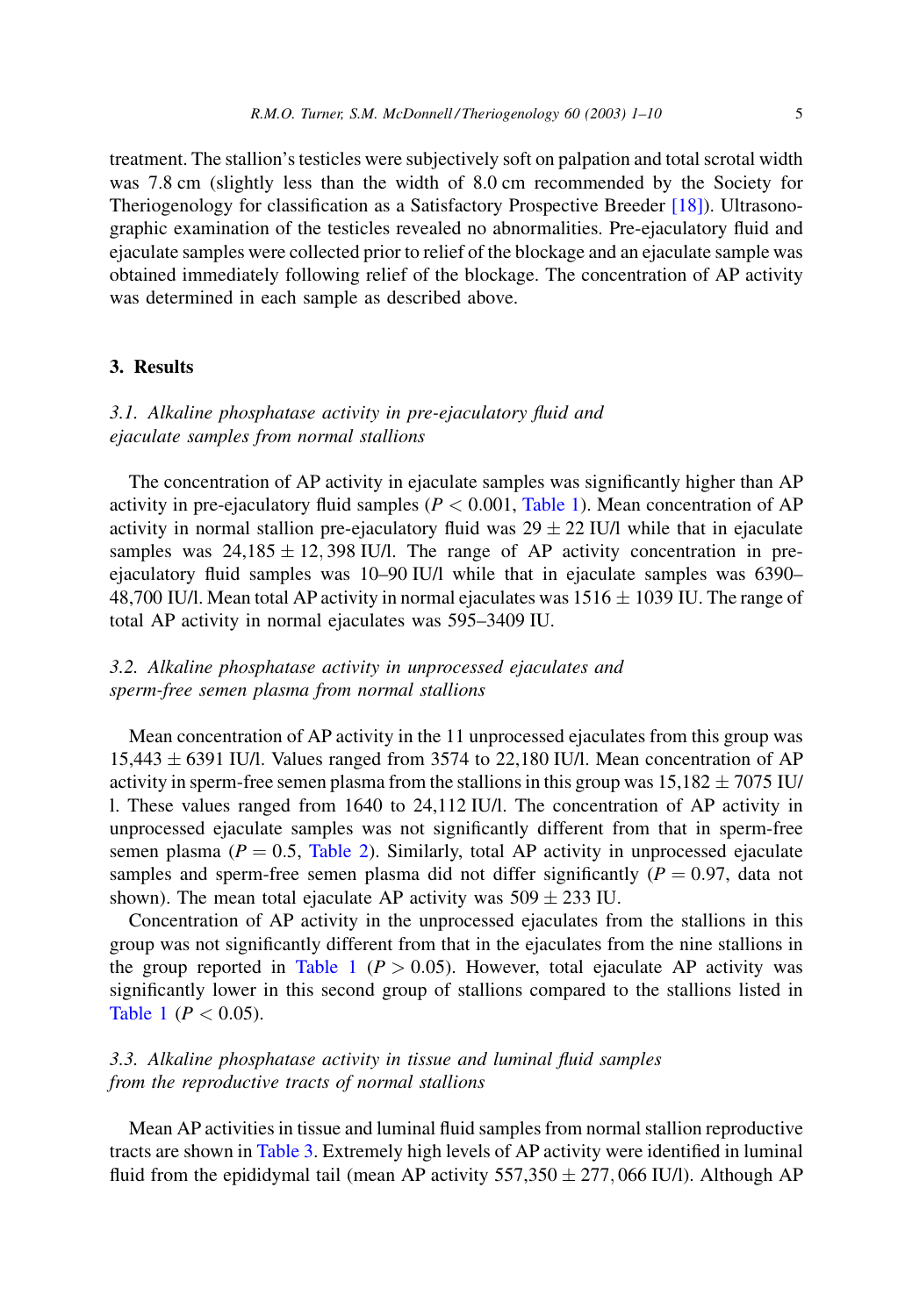| Tissue                         | Mean AP activity (IU/l) | $\pm$ S.D. |
|--------------------------------|-------------------------|------------|
| Bulbourethral gland tissue     | 48                      | 32         |
| Prostatic tissue               | 17                      | 9          |
| Seminal vesicular gland tissue | 40                      | 40         |
| Ampullary tissue               | 1137                    | 1189       |
| Ductus deferens tissue         | 220                     | 107        |
| Urethral tissue                | 40                      | 22         |
| Testicular tissue              | 3585                    | 906        |
| Epididymal tail tissue         | 6157                    | 1906       |
| Seminal vesicular gland fluid  | 1292                    | 1209       |
| Ampullary fluid                | 35724                   | 40070      |
| Epididymal tail fluid          | 557350                  | 277066     |

Alkaline phosphatase (AP) activity in tissue and fluid samples from normal stallions

activity in ampullary lumen fluid was still high (mean 35, 723  $\pm$  40, 079 IU/l) compared to semen vesicular fluid (mean  $1292 \pm 1209$  IU/l), it was noticeably lower than that in the lumen of the epididymal tail.

Alkaline phosphatase activity in testis and epididymal tail tissue (mean concentration of AP activity 3585  $\pm$  906 and 6157  $\pm$  1906 IU/l, respectively) was significantly higher than AP activity in the other reproductive tract tissues ( $P < 0.05$ ).

# 3.4. Alkaline phosphatase activity in ejaculate samples from a stallion with blocked ampullae

Alkaline phosphatase activity was 18 IU/l in one pre-ejaculate and one ejaculate sample collected from a stallion with bilaterally blocked ampullae. These values are similar to the AP activity in normal pre-ejaculatory fluid and are much lower than the AP activity in normal ejaculates. Following relief of the blockage (as evidenced by superphysiologic sperm numbers and a high percentage of detached heads), the concentration of AP activity in the ejaculate rose to 4855 IU/l (total AP activity in the ejaculate was 97 IU).

## 4. Discussion

## 4.1. High levels of AP activity are present in the normal stallion ejaculate

Biochemical analysis of the ejaculates of normal stallions reveals very high levels of AP activity. These values are significantly higher than those found in pre-ejaculatory fluid or than those reported for normal horse serum (normal serum AP activity range for our lab is 109–315 IU/I). SPAP activity was determined in two separate groups of normal stallions. SPAP concentration was not significantly different between these two groups ( $P > 0.05$ ). However, total AP activity was significantly different between the two groups  $(P < 0.05)$ . This difference is most likely due to lower ejaculate volumes in the stallions in Group 2 (7) of the 11 stallions in Group 2 were ponies, while only two of the nine stallions in Group 1 were ponies). Total AP activity is a function of both concentration and volume and, since

<span id="page-5-0"></span>Table 3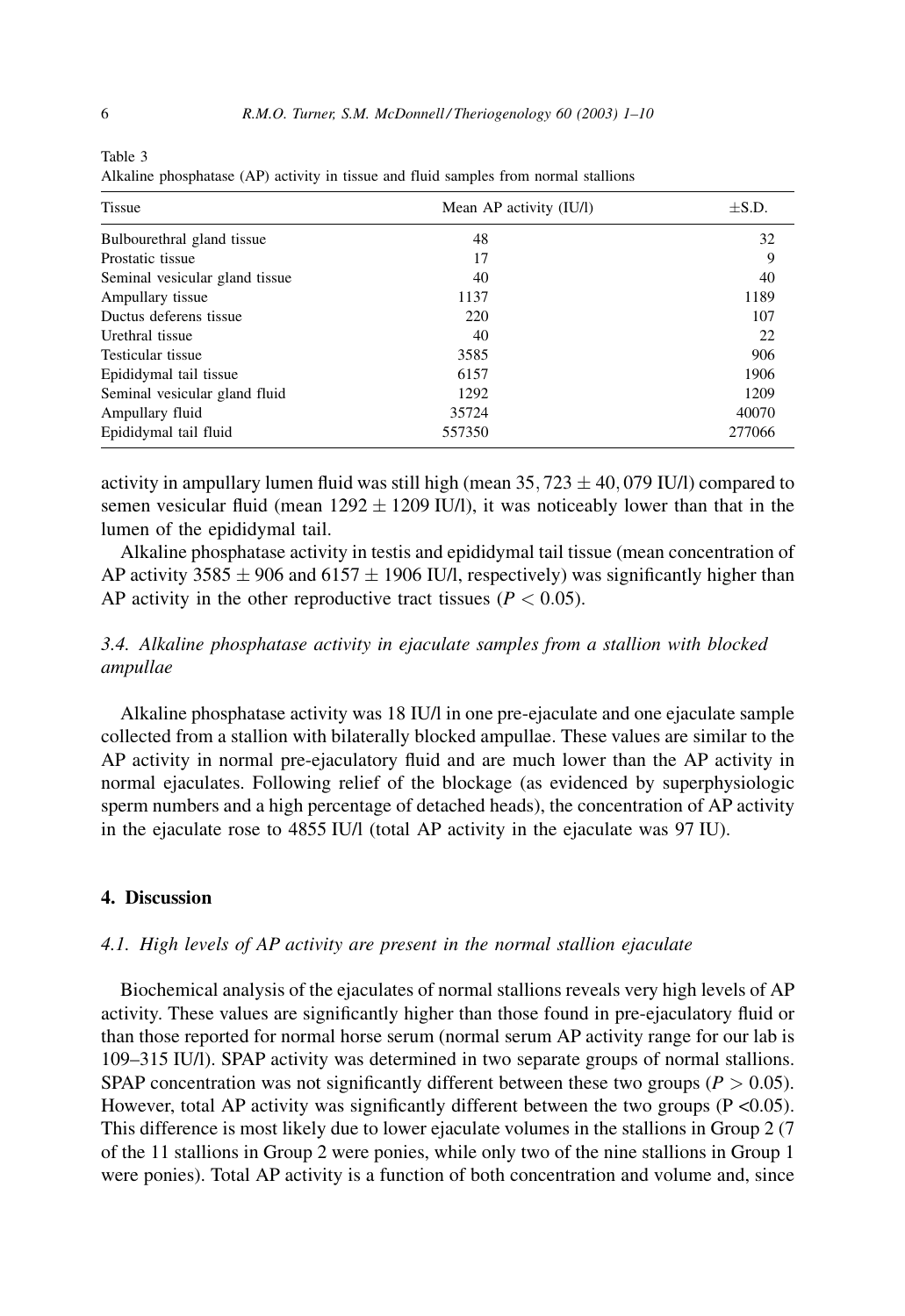pony stallions typically have lower ejaculate volumes than horse stallions [20], it might be expected that total AP activity in pony stallion ejaculates would be lower than that in horse stallion ejaculates.

## 4.2. The major source of SPAP activity is not spermatozoa

An experiment was designed to determine how much of the SPAP activity was contributed by sperm cells. AP activity in unprocessed ejaculates did not differ significantly from AP activity in sperm-free semen plasma, indicating that the vast majority of AP activity in the stallion ejaculate originates from the semen plasma and not from the spermatozoa. This is consistent with studies in men in which AP activity in isolated spermatozoa was very low compared to activity in semen plasma [22].

# 4.3. The highest tissue levels of AP activity in the stallion reproductive tract are found in the epididymis and the testicle

Our data indicate that in normal stallions AP activity levels in the test is and epididymis are significantly higher than in other reproductive tract tissues. Additionally, our data suggest that AP activity is concentrated to extremely high levels in the lumen of the epididymal tail. After leaving the epididymal tail, AP activity is diluted to ejaculate levels probably as a result of the addition of secretions from the accessory glands. These findings are similar to those found in dogs and rabbits  $[7,10]$  but differ from findings in men  $[2]$  and bulls [13]. Because the highest levels of AP activity apparently originate from the testicle and epididymis in stallions, SPAP activity may be a useful marker for the presence of epididymal or testicular secretions (i.e., a marker for ejaculation). Because spermatozoa do not contribute significantly to SPAP activity, SPAP activity can be used as an ejaculatory marker which is independent of the presence or number of spermatozoa.

## 4.4. Bilateral blockage of the ampullae resulted in baseline SPAP activity

In one stallion with bilaterally blocked ampullae, AP activity was similar in preejaculatory fluid and ejaculate samples and was similar to AP activity in pre-ejaculatory fluid from normal stallions. After resolution of the blockage, SPAP concentration rose to levels similar to those found in ejaculatory fluid of normal stallions. The change in SPAP activity from baseline during the blockage (when contributions from the testicles and epididymides were prevented from reaching the ejaculate) to levels similar to those in the ejaculates of normal stallions following relief of the blockage (when contributions from the testicles and epididymides were contained in the ejaculate) strongly supports the hypothesis that the testicles and epididymides are the major sources of SPAP activity in the stallion. This is consistent with our findings that the highest levels of AP activity in the reproductive tracts of normal stallions are found in the testicles and epididymides. Taken together, this information suggests that measurement of SPAP activity in stallions with azoospermia will be very useful in differentiating stallions with azoospermia resulting from ampullary blockage (good prognosis for future fertility) and those with azoospermia resulting from testicular abnormalities (poor prognosis for future fertility).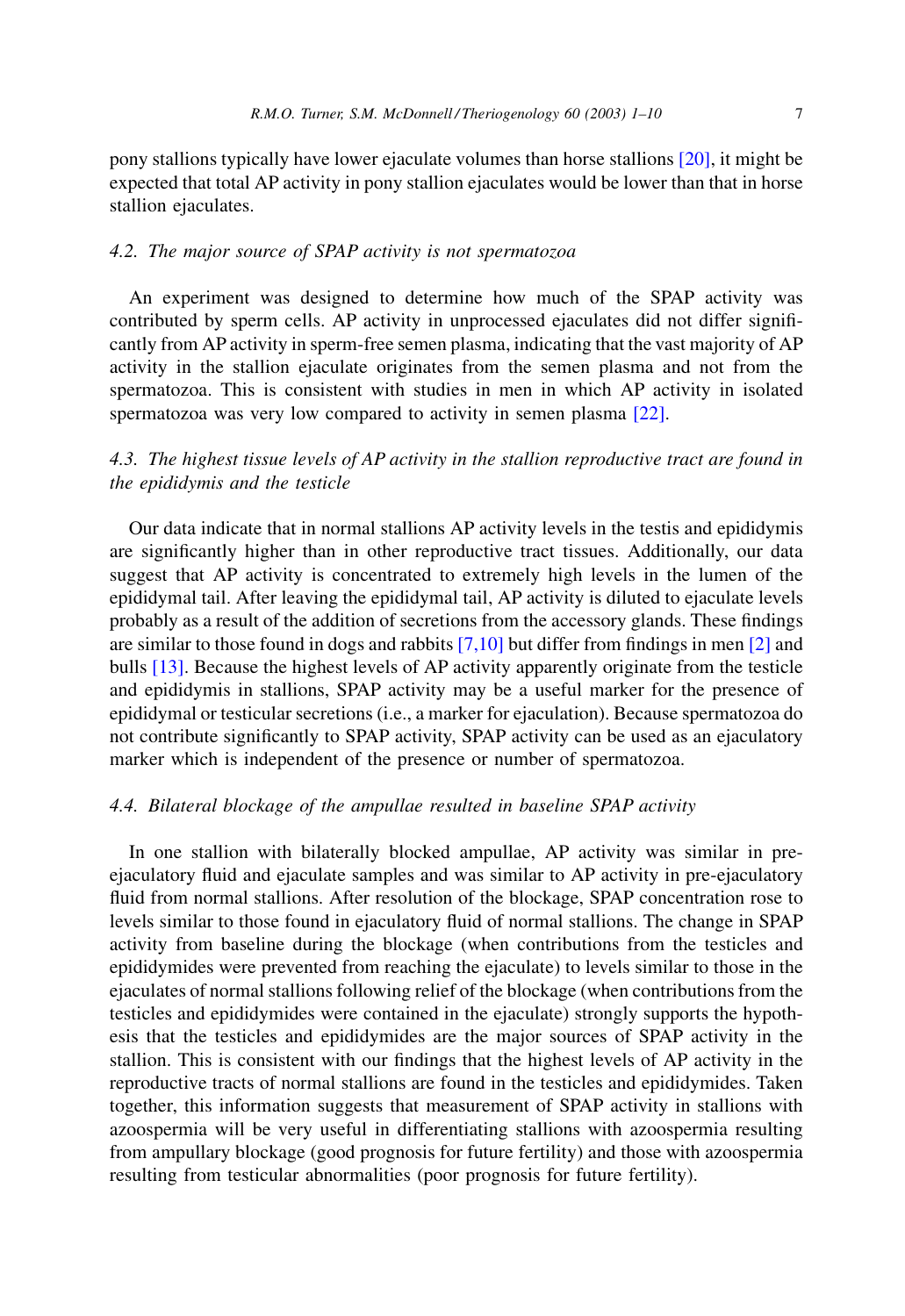It should be noted that even after relief of the blockage, total SPAP activity in the blocked stallion (97 IU) remained lower than those values reported for normal stallions (range 595– 3409 IU). Nonetheless, it remained significantly higher than total SPAP activity in preejaculatory fluid (data not shown). In this regard, even after complete resolution of the blockage, semen parameters for this stallion were well below those values required for classification as a Satisfactory Prospective Breeder [18]. SPAP levels were not available for subsequent ejaculates. Due to marginal semen quality and problems with recurrent ampullary blockage, this stallion was gelded at the owner's request. Histopathologic examination of the testicles revealed mild to moderate testicular degeneration. Since in normal stallions the testicles contain high levels of AP activity, it is possible that the testicular pathology present in this stallion may have resulted in a reduction in SPAP activity, even after relief of the blockage. In support of this hypothesis, we have recently examined SPAP activity in several stallions with testicular pathologies. In these stallions, preliminary data suggests that SPAP activity remains significantly elevated above preejaculate levels ( $P < 0.001$ ) but is consistently lower than SPAP activity in normal stallions ( $P < 0.01$ ) [23].

### 4.5. Seminal plasma alkaline phosphatase as a clinical marker for ejaculation

These results expand on previously reported data [17] and, together with the ready availability of inexpensive clinical assays for AP activity, suggest that SPAP activity will be useful clinically as a marker for ejaculation in stallions. SPAP activity may be useful, for example, for differentiating true azoospermia (high SPAP, no spermatozoa) from ejaculation failure (low SPAP, no spermatozoa) or azoospermia resulting from ampullary blockage (low SPAP, no spermatozoa). In the future, it will be important to examine SPAP activity in stallions with testicular origin azoospermia and oligospermia. Since the testis is a significant source of SPAP activity, it is possible that testicular pathology resulting in low sperm numbers also could result in reductions in SPAP activity. This may have been the case for the stallion with blocked ampullae in this report. Additionally, it has been shown in bulls that production of SPAP is, at least in part, androgen dependent  $[24]$ . If the same is true in stallions, then hormonal aberrations also could result in secondary reductions in SPAP. In spite of this, our preliminary data suggests that, even in stallions with testicular abnormalities, SPAP activity remains significantly higher than levels found in preejaculatory fluid.

## 4.6. Normal values for AP in pre-ejaculatory and ejaculatory fluid

The work reported here defines a starting point for the clinical use of SPAP activity as a marker for ejaculation in stallions. Based on the population of normal horse and pony stallions described in this manuscript, initial ranges for normal pre-ejaculatory fluid and ejaculate AP activities are:

- AP concentration in pre-ejaculatory fluid  $(n = 9)$ : 10–90 IU/l.
- AP concentration in ejaculate  $(n = 20)$ : 1640–48,700 IU/l.
- Total AP in ejaculate  $(n = 17)$ : 293–3409 U.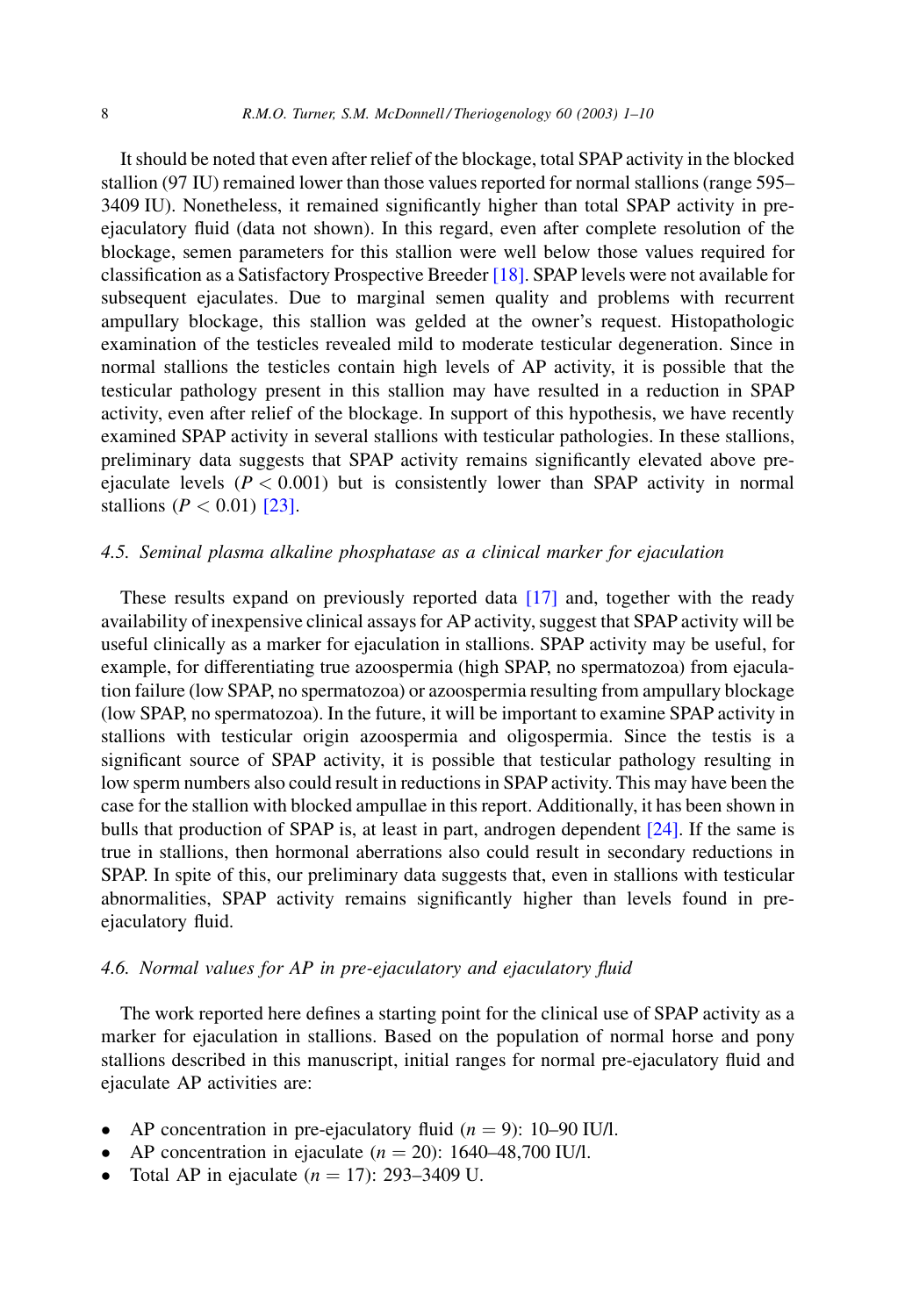<span id="page-8-0"></span>From these values, it is likely that AP concentrations under 100 IU/l in an unprocessed sample indicate either that ejaculation did not occur (i.e., pre-ejaculatory fluid, ejaculatory dysfunction, false mount) or that epididymal and testicular secretions are not present in the ejaculate (i.e., ampullary blockage). Conversely, AP concentrations over 1000 IU/l or total AP activity over 200 IU indicates that complete ejaculation occurred (i.e., the sample contains epididymal and testicular secretions). Because of the large standard deviations observed in AP concentrations in ejaculates from normal stallions, evaluation of total AP activity rather than AP concentration may prove to be more useful once the influence of stallion size and ejaculate volume is better defined.

The clinical significance of AP concentrations greater than 100 IU/l and less than 1000 IU/l is not yet known. If values within this range are obtained, it may be beneficial to repeat the assay on additional samples to better establish AP concentration. Further studies on subfertile and infertile stallions are warranted as it is possible that AP concentrations between 100 and 1000 IU/l may be indicative of hormonal abnormalities or testicular and epididymal pathology.

### **Acknowledgements**

The authors thank Dr. Laura Diaz-Cueto for assistance with statistical analyses, and Drs. Eric Twitchell and Perry Habecker for assistance in obtaining and processing tissue samples. Thanks to Dr. Shirley Johnston for suggesting the project.

## **References**

- [1] Bell DJ, Lake PE. A comparison of phosphomonoesterase activities in the seminal plasma of the domestic cock, turkey, tom, boar, bull, buck, rabbit and man. J Fertil 1962;3:262-8.
- [2] Mann T. The biochemistry of semen. London: Methuen and Co. Ltd., 1964.
- [3] Abdou MS, el-Guindi MM, Mostafa MA, el-Wishy AB, Farahat AA. Comparative study of the phosphatase activity in the semen of bovines (Bos bubalis and Bos taurus) in Egypt. Zentralbl Veterinarmed [A] 1974;21:759-67.
- [4] El-Naggar VMA. Comparison of phosphatase activity in the seminal plasma of different types of domestic livestock in Egypt. Deutsche Tierarztliche Wochenschrift 1975;82:322-4.
- [5] Dubiel A. Evaluation of semen properties and ejaculation reflex in dogs with reference to fertility. In: Proceedings of the VIIIth International Congress on Animal Reproduction and Artificial Insemination, 1976. p. 75.
- [6] James RW, Heywood R. Biochemical observations on beagle dog semen. Vet Rec 1979;104:480-2.
- [7] Dubiel A, Krolinski J, Karpiak C. Activity of gamma-glutamyltransferase, alkaline phosphatase and aspartate aminotransferase in the ejaculates of rabbits before and after elimination of the testes, epididymides and vasa deferentia secretions. Medycyna Weterynaryjna 1982;38:608-10.
- [8] Keller VP, Freudiger U. Enzyme activities in urine, cerebrospinal fluid, bile, saliva and ejaculate of dogs. Kleintier Praxis 1984;29:15-34.
- [9] Mattheeuws DR, Verhaeghe BJ, Borghijs H, Comhaire F. The significance of alkaline phosphatase activity in dog semen and accessory sex glands. Proceedings of the IVth Congress of the International Society for Animal Clinical Biochemistry, 1990. p. 171-8.
- [10] Frenette G, Dube JY, Tremblay RR. Origin of alkaline phosphatase of canine seminal plasma. Arch Androl 1986;16:235-41.